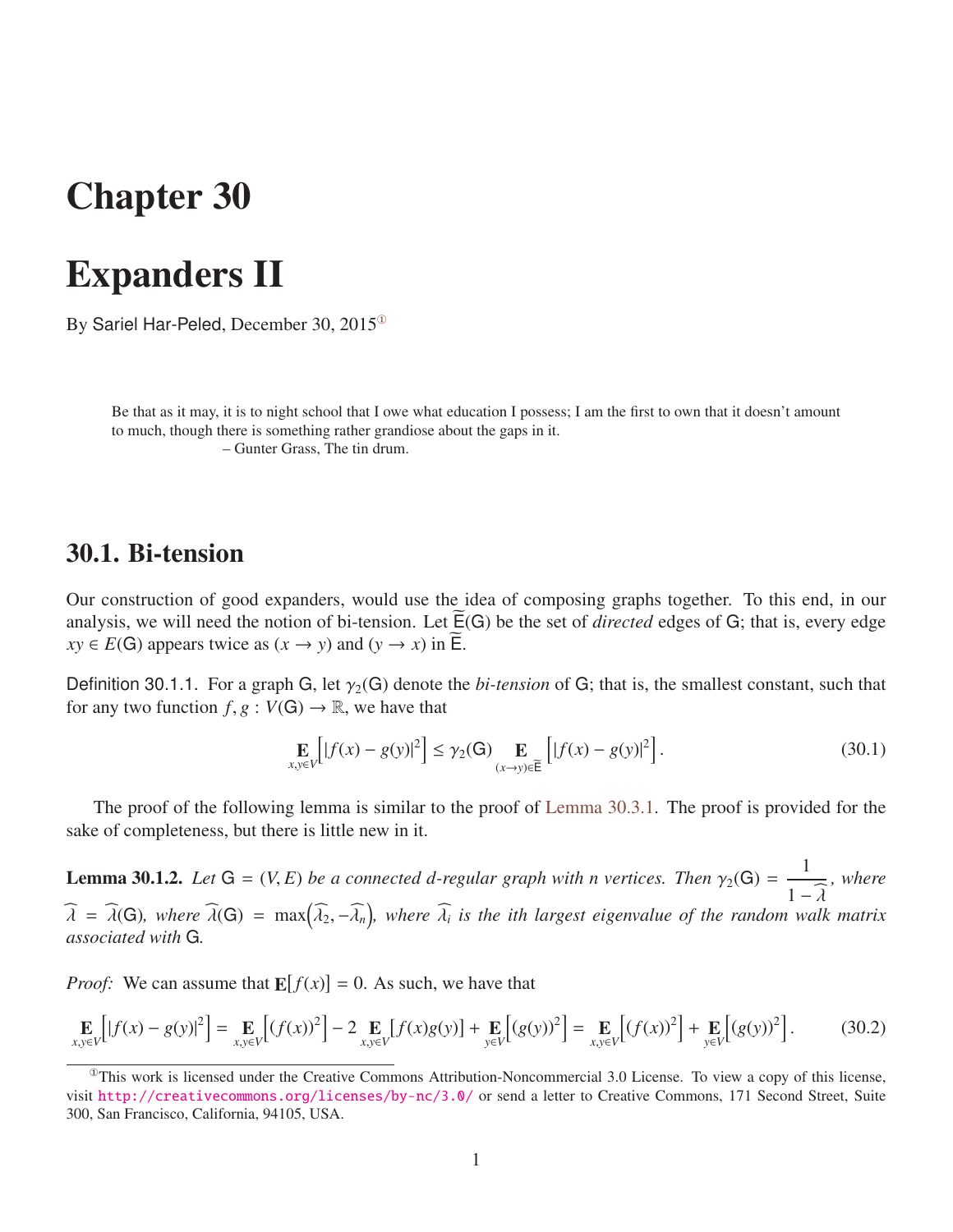Let Q be the matrix associated with the random walk on G (each entry is either zero or  $1/d$ ), we have

$$
\rho = \mathop{\mathbf{E}}_{(x \to y) \in \widetilde{\mathsf{E}}}\left[|f(x) - g(y)|^2\right] = \frac{1}{nd} \sum_{(x \to y) \in \widetilde{\mathsf{E}}}(f(x) - g(y))^2 = \frac{1}{n} \sum_{x, y \in V} \mathsf{Q}_{xy}(f(x) - g(y))^2
$$

$$
= \frac{1}{n} \sum_{x \in V} \bigl((f(x))^2 + (g(x))^2\bigr) - \frac{2}{n} \sum_{x, y \in V} \mathsf{Q}_{xy}f(x)g(y).
$$

Let  $\mathcal{B}(Q) = \langle v_1, \ldots, v_n \rangle$  be the orthonormal eigenvector basis defined by Q (see [Definition 30.3.3\)](#page-5-1), with eigenvalues  $\widehat{\lambda}_1 \ge \widehat{\lambda}_2 \ge \cdots \ge \widehat{\lambda}_n$ , respectively. Write  $f = \sum_{i=1}^n \alpha_i v_i$  and  $g = \sum_{i=1}^n \beta_i v_i$ . Since  $\mathbb{E}[f(x)] = 0$ , we have that  $\alpha_i = 0$ . Now  $\Omega_i = \Omega$  and we have  $\alpha_1 = 0$ . Now,  $Q_{xy} = Q_{yx}$ , and we have

$$
\sum_{x,y \in V} Q_{xy} f(x) g(y) = \sum_{x,y \in V} Q_{yx} \left( \sum_{i} \alpha_{i} v_{i}(x) \right) \left( \sum_{j} \beta_{j} v_{j}(y) \right) = \sum_{i,j} \alpha_{i} \beta_{j} \sum_{y \in V} v_{j}(y) \sum_{x \in V} Q_{yx} v_{i}(x)
$$
\n
$$
= \sum_{i,j} \alpha_{i} \beta_{j} \sum_{y \in V} v_{j}(y) \left( \widehat{\lambda}_{i} v_{i}(y) \right) = \sum_{i,j} \alpha_{i} \beta_{j} \widehat{\lambda}_{i} \left\langle v_{j}, v_{i} \right\rangle = \sum_{i=2}^{n} \alpha_{i} \beta_{i} \widehat{\lambda}_{i} \sum_{y \in V} (v_{i}(y))^{2}
$$
\n
$$
\leq \widehat{\lambda} \sum_{i=2}^{n} \frac{\alpha_{i}^{2} + \beta_{i}^{2}}{2} \sum_{y \in V} (v_{i}(y))^{2} \leq \widehat{\lambda} \sum_{i=1}^{n} \sum_{y \in V} \left( (\alpha_{i} v_{i}(y))^{2} + (\beta_{i} v_{i}(y))^{2} \right)
$$
\n
$$
= \frac{\widehat{\lambda}}{2} \sum_{y \in V} \left( (f(y))^{2} + (g(y))^{2} \right)
$$

As such,

$$
\mathbf{E}_{(x \to y) \in \widetilde{\mathbf{E}}} \left[ |f(x) - g(y)|^2 \right] = \frac{1}{nd} \sum_{(x \to y) \in \widetilde{\mathbf{E}}} |f(x) - g(y)|^2 = \frac{1}{n} \sum_{y \in V} \left( (f(y))^2 + (g(y))^2 \right) - \frac{1}{n} \sum_{x, y \in V} \frac{2f(x)g(y)}{d}
$$
\n
$$
= \frac{1}{n} \sum_{y \in V} \left( (f(y))^2 + (g(y))^2 \right) - \frac{2}{n} \sum_{x, y \in V} \mathsf{Q}_{xy} f(x)g(y)
$$
\n
$$
\geq \left( \frac{1}{n} - \frac{2}{n} \cdot \frac{\widehat{\lambda}}{2} \right) \sum_{y \in V} \left( (f(y))^2 + (g(y))^2 \right) = \left( 1 - \widehat{\lambda} \right) \left( \mathbf{E} \left[ (f(y))^2 \right] + \mathbf{E} \left[ (g(y))^2 \right] \right)
$$
\n
$$
= \left( 1 - \widehat{\lambda} \right) \mathbf{E}_{x, y \in V} \left[ |f(x) - g(y)|^2 \right],
$$

by [Eq. \(30.2\).](#page-0-1) This implies that  $\gamma_2(G) \le 1/(1 - \widehat{\lambda})$ . Again, by trying either  $f = g = v_2$  or  $f = v_n$  and  $g = -v_n$ , we get that the inequality above holds with equality, which implies  $\gamma_2(G) \ge 1/(1 - \widehat{\lambda})$ . Together, the claim now follows.

## 30.2. Explicit construction

For a set  $U \subseteq V$  of vertices, its *characteristic vector*, denoted by  $x = \chi_U$ , is the *n* dimensional vector, where  $x_i = 1$  if and only if  $i \in U$ .

The following is an easy consequence of [Lemma 30.3.2.](#page-5-2)

**Lemma 30.2.1.** *For a d-regular graph* G *the vector*  $I^n = (1, 1, ..., 1)$  *is the only eigenvector with eigenvalue d*  $I_n$  *(of the adiacency matrix M(G) if and only if G is connected. Furthermore, we have*  $|\lambda| \le d$  *for a* (*of the adjacency matrix*  $M(G)$ *, if and only if* G *is connected. Furthermore, we have*  $|\lambda_i| \leq d$ , for all *i*.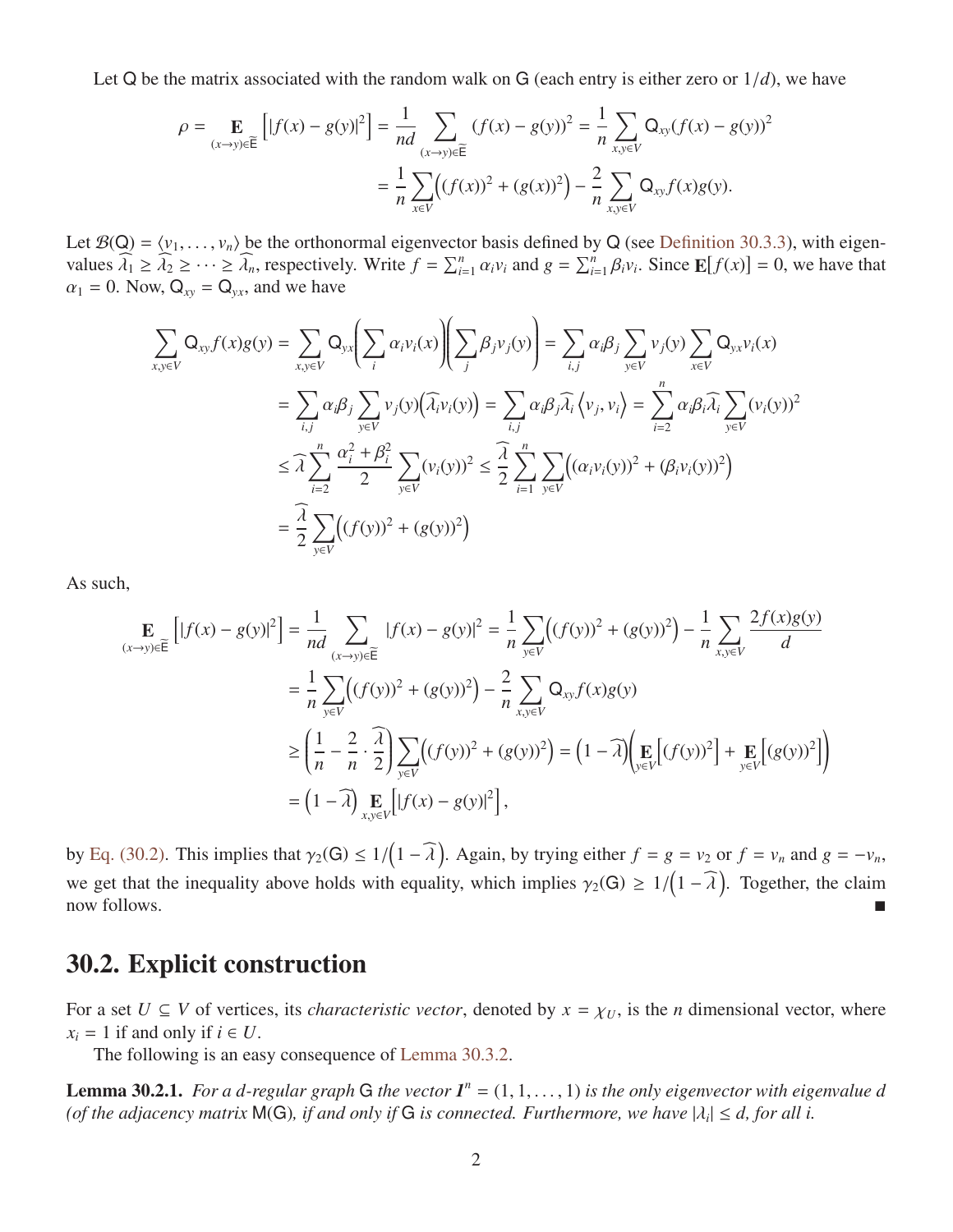Our main interest would be in the second largest eigenvalue of M. Formally, let

$$
\lambda_2(\mathbf{G}) = \max_{x \perp \mathbf{1}^n, x \neq 0} \left| \frac{\langle x \mathsf{M}, x \rangle}{\langle x, x \rangle} \right|.
$$

We state the following result but do not prove it since we do not need it for our nafarious purposes (however, we did prove the left side of the inequality).

**Theorem 30.2.2.** Let G be a  $\delta$ -expander with adjacency matrix M and let  $\lambda_2 = \lambda_2(G)$  be the second-largest *eigenvalue of* M*. Then*

$$
\frac{1}{2}\left(1-\frac{\lambda_2}{d}\right) \le \delta \le \sqrt{2\left(1-\frac{\lambda_2}{d}\right)}.
$$

What the above theorem says, is that the expansion of a  $[n, d, \delta]$ -expander is a function of how far is its second eigenvalue (i.e.,  $\lambda_2$ ) from its first eigenvalue (i.e., *d*). This is usually referred to as the *spectral gap*.

We will start by explicitly constructing an expander that has "many" edges, and then we will show to reduce its degree till it become a constant degree expander.

### 30.2.1. Explicit construction of a small expander

### 30.2.1.1. A quicky reminder of fields

A *field* is a set F together with two operations, called addition and multiplication, and denoted by  $+$  and  $\cdot$ , respectively, such that the following axioms hold:

- (i) Closure:  $\forall x, y \in \mathbb{F}$ , we have  $x + y \in \mathbb{F}$  and  $x \cdot y \in \mathbb{F}$ .
- (ii) Associativity:  $\forall x, y, z \in \mathbb{F}$ , we have  $x + (y + z) = (x + y) + z$  and  $(x \cdot y) \cdot z = x \cdot (y \cdot z)$ .
- (iii) Commutativity:  $\forall x, y \in \mathbb{F}$ , we have  $x + y = y + x$  and  $x \cdot y = y \cdot x$ .
- (iv) Identity: There exists two distinct special elements  $0, 1 \in \mathbb{F}$ . We have that  $\forall x \in \mathbb{F}$  it holds  $x + 0 = a$  and  $x \cdot 1 = x$ .
- (v) Inverse: There exists two distinct special elements  $0, 1 \in \mathbb{F}$ , and we have that  $\forall x \in \mathbb{F}$  there exists an element  $-x \in \mathbb{F}$ , such that  $x + (-x) = 0$ .
	- Similarly,  $\forall x \in \mathbb{F}, x \neq 0$ , there exists an element  $y = x^{-1} = 1/x \in \mathbb{F}$  such that  $x \cdot y = 1$ .
- (vi) Distributivity:  $\forall x, y, z \in \mathbb{F}$  we have  $x \cdot (y + z) = x \cdot y + x \cdot z$ .

Let  $q = 2^t$ , and  $r > 0$  be an integer. Consider the finite field  $\mathbb{F}_q$ . It is the field of polynomials of degree at  $t = 1$ , where the coefficients are over  $\mathbb{Z}_2$  (i.e., all calculations are done modulus 2). Forma most  $t$  − 1, where the coefficients are over  $\mathbb{Z}_2$  (i.e., all calculations are done modulus 2). Formally, consider the polynomial

$$
p(x) = x^t + x + 1.
$$

It it irreducible over  $\mathbb{F}_2 = \{0, 1\}$  (i.e.,  $p(0) = p(1) \neq 0$ ). We can now do polynomial arithmetic over polynomials (with coefficients from  $\mathbb{F}_2$ ), where we do the calculations modulus  $p(x)$ . Note, that any irreducible polynomial of degree *n* yields the same field up to isomorphism. Intuitively, we are introducing the *n* distinct roots of  $p(x)$ into  $F$  by creating an extension field of  $F$  with those roots.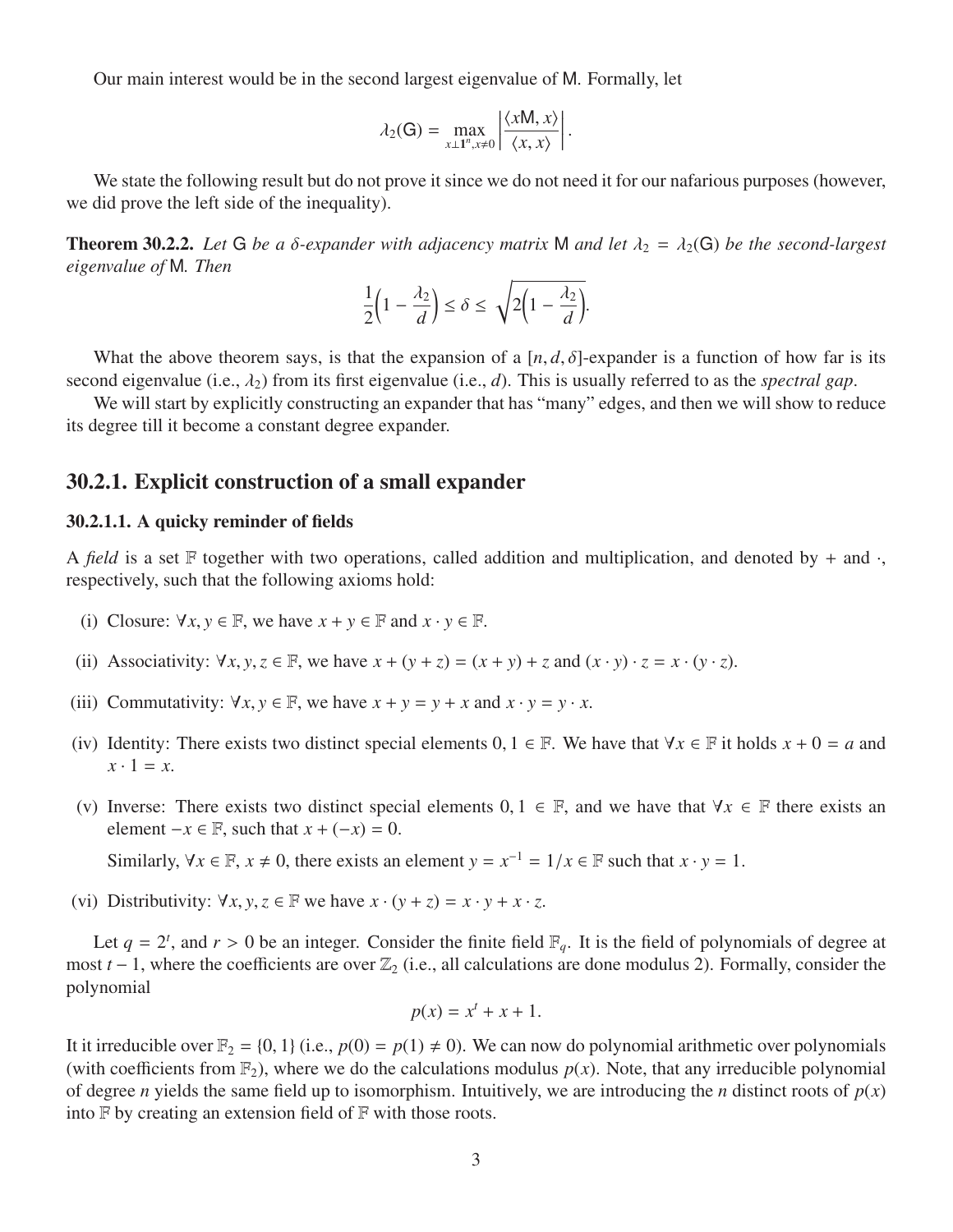An element of  $\mathbb{F}_q = \mathbb{F}_{2^t}$  can be interpreted as a binary string  $b = b_0 b_1 \dots, b_{t-1}$  of length *t*, where the responding polynomial is corresponding polynomial is

$$
\text{poly}(b) = \sum_{i=0}^{t-1} b_i x^i.
$$

The nice property of  $\mathbb{F}_q$  is that addition can be interpreted as a **xor** operation. That is, for any  $x, y \in \mathbb{F}_q$ , we have that  $x + y + y = x$  and  $x - y - y = x$ . The key properties of  $\mathbb{F}_q$  we need is that multiplications and addition can be computed in it in polynomial time in *t*, and it is a field (i.e., each non-zero element has a unique inverse).

**30.2.1.1.1. Computing multiplication in**  $\mathbb{F}_q$ . Consider two elements  $\alpha, \beta \in \mathbb{F}_q$ . Multiply the two polynomials  $poly(\alpha)$  by  $poly(\beta)$ , let  $poly(\gamma)$  be the resulting polynomial (of degree at most 2*t*−2), and compute the remainder poly( $\beta$ ) when dividing it by the irreducible polynomial  $p(x)$ . For this remainder polynomial, normalize the coefficients by computing their modules base 2. The resulting polynomial is the product of  $\alpha$  and  $\beta$ .

For more details on this field, see any standard text on abstract algebra.

#### 30.2.1.2. The construction

Let  $q = 2^t$ , and  $r > 0$  be an integer. Consider the linear space  $\mathbb{G} = \mathbb{F}_q^r$ . Here, a member  $\alpha = (\alpha_0, \dots, \alpha_r) \in \mathbb{G}$  can<br>be thought of as being a string (of length  $r + 1$ ) over  $\mathbb{F}_q$  or alternatively as a bi be thought of as being a string (of length  $r + 1$ ) over  $\mathbb{F}_q$ , or alternatively, as a binary string of length  $n = t(r + 1)$ .

For  $\alpha = (\alpha_0, \dots, \alpha_r) \in \mathbb{G}$ , and  $x, y \in \mathbb{F}_q$ , define the operator

$$
\rho(\alpha, x, y) = \alpha + y \cdot (1, x, x^2, \dots, x^r) = (\alpha_0 + y, \alpha_1 + yx, \alpha_2 + yx^2, \dots, \alpha_r + yx^r) \in \mathbb{G}.
$$

Since addition over  $\mathbb{F}_q$  is equivalent to a xor operation we have that

$$
\rho(\rho(\alpha, x, y), x, y) = (\alpha_0 + y + y, \alpha_1 + yx + yx, \alpha_2 + yx^2 + yx^2, ..., \alpha_r + yx^r + yx^r)
$$
  
=  $(\alpha_0, \alpha_1, \alpha_2, ..., \alpha_r) = \alpha$ .

Furthermore, if  $(x, y) \neq (x', y')$  then  $\rho(\alpha, x, y) \neq \rho(\alpha, x', y')$ .<br>We now define a graph  $\Box(\alpha, r) = (\Box \Box F)$  where

We now define a graph  $LD(q, r) = (\mathbb{G}, E)$ , where

$$
E = \left\{ \alpha \beta \middle| \begin{array}{l} \alpha \in \mathbb{G}, x, y \in \mathbb{F}_q \\ \beta = \rho(\alpha, x, y) \end{array} \right\}
$$

Note, that this graph is well defined, as  $\rho(\beta, x, y) = \alpha$ . The degree of a vertex of  $LD(q, r)$  is  $\left| \mathbb{F}_q \right|$ <br> $\left| \mathbb{F}_q \right|$  $2^2 = q^2$ , and LD(*q*,*r*) has  $N = |\mathbb{G}| = q^{r+1} = 2^{t(r+1)} = 2^n$  vertices.

<span id="page-3-1"></span>**Theorem 30.2.3.** *For any t* > 0,*r* > 0 *and*  $q = 2^t$ , where  $r < q$ , we have that  $LD(q, r)$  *is a graph with*  $q^{r+1}$  vertices. Furthermore,  $\lambda$ ,(1  $D(q, r) = q^2$  and  $\lambda$ ,(1  $D(q, r)$ )  $\leq ra$  for  $i = 2$  n *vertices. Furthermore,*  $\lambda_1(LD(q, r)) = q^2$ , and  $\lambda_i(LD(q, r)) \le rq$ , for  $i = 2, ..., n$ .<br>In particular if  $r \le a/2$ , then  $|D(q, r)|$  is  $a\left[a^{r+1}, a^2, \frac{1}{2}\right]$  expander. *In particular, if*  $r \le q/2$ *, then*  $LD(q, r)$  *is a*  $\left[q^{r+1}, q^2\right]$ , 1  $\frac{1}{4}$ -expander.

*Proof:* Let M be the  $N \times N$  adjacency matrix of  $LD(q, r)$ . Let  $L : \mathbb{F}_q \to \{0, 1\}$  be a linear map which is onto. It is easy to verify that  $|L^{-1}(0)| = |L^{-1}(1)|^{\otimes}$ 

We are interested in the eigenvalues of the matrix M. To this end, we consider vectors in  $\mathbb{R}^N$ . The *i*th row an *i*th column of M is associated with a unique element  $b_i \in \mathbb{G}$ . As such, for a vector  $v \in \mathbb{R}^N$ , we denote by

<span id="page-3-0"></span><sup>&</sup>lt;sup>20</sup> Indeed, if  $Z = L^{-1}(0)$ , and  $L(x) = 1$ , then  $L(y) = 1$ , for all  $y \in U = \{x + z \mid z \in Z\}$ . Now, its clear that  $|Z| = |U|$ .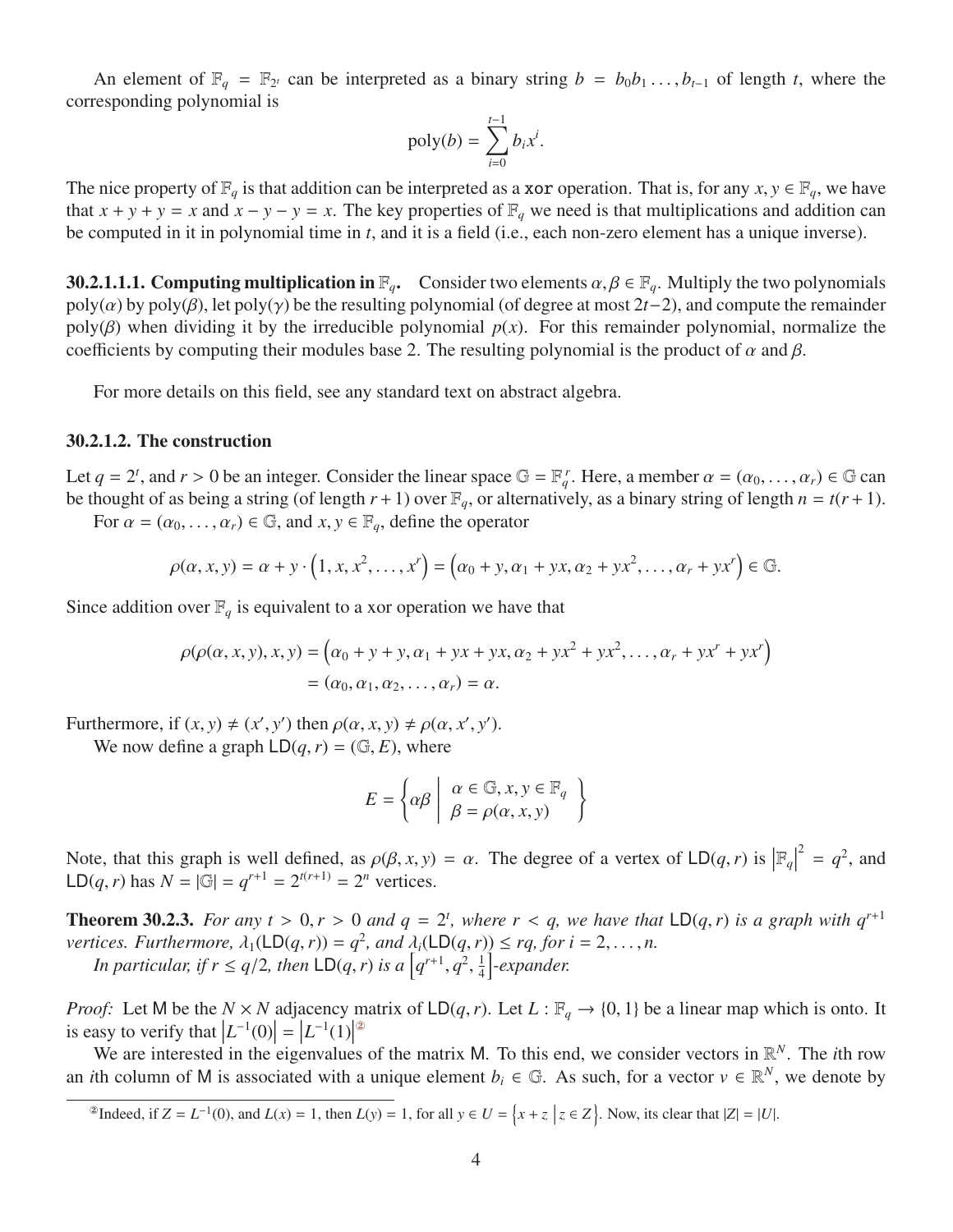*v*[*b<sub>i</sub>*] the *i*th coordinate of *v*. In particular, for  $\alpha = (\alpha_0, \dots, \alpha_r) \in \mathbb{G}$ , let  $v_\alpha \in \mathbb{R}^N$  denote the vector, where its  $\beta = (\beta_0, \dots, \beta_r) \in \mathbb{G}$  coordinate is  $\beta = (\beta_0, \ldots, \beta_r) \in \mathbb{G}$  coordinate is

$$
v_{\alpha}[\beta] = (-1)^{L(\sum_{i=0}^{r} \alpha_i \beta_i)}
$$

Let  $V = \{v_\alpha \mid \alpha \in \mathbb{G}\}\)$ . For  $\alpha \neq \alpha' \in V$ , observe that

$$
\langle v_{\alpha}, v_{\alpha'} \rangle = \sum_{\beta \in \mathbb{G}} (-1)^{L(\sum_{i=0}^r \alpha_i \beta_i)} \cdot (-1)^{L(\sum_{i=0}^r \alpha'_i \beta_i)} = \sum_{\beta \in \mathbb{G}} (-1)^{L(\sum_{i=0}^r (\alpha_i + \alpha'_i) \beta_i)} = \sum_{\beta \in \mathbb{G}} v_{\alpha + \alpha'}[\beta].
$$

So, consider  $\psi = \alpha + \alpha' \neq 0$ . Assume, for the simplicity of exposition that all the coordinates of  $\psi$  are non-zero.<br>We have by the linearity of I that We have, by the linearity of *L* that

$$
\langle \nu_\alpha, \nu_{\alpha'} \rangle = \sum_{\beta \in \mathbb{G}} (-1)^{L(\sum_{i=0}^r \alpha_i \beta_i)} = \sum_{\beta_0 \in \mathbb{F}_q, \dots, \beta_{r-1} \in \mathbb{F}_q} (-1)^{L(\psi_0 \beta_0 + \dots + \psi_{r-1} \beta_{r-1})} \sum_{\beta_r \in \mathbb{F}_q} (-1)^{L(\psi_r \beta_r)}.
$$

However, since  $\psi_r \neq 0$ , the quantity  $\{\psi_r \beta_r | \beta_r \in \mathbb{F}_q\} = \mathbb{F}_q$ . Thus, the summation  $\sum_{\beta_r \in \mathbb{F}_q} (-1)^{L(\psi_r \beta_r)}$  gets  $|L^{-1}(0)|$ terms that are 1, and  $|L^{-1}(0)|$  terms that are −1. As such, this summation is zero, implying that  $\langle v_\alpha, v_{\alpha'} \rangle = 0$ .<br>Namely the vectors of *V* are orthogonal Namely, the vectors of *V* are orthogonal.

Observe, that for  $\alpha, \beta, \psi \in \mathbb{G}$ , we have  $v_{\alpha}[\beta + \psi] = v_{\alpha}[\beta + \beta]$ β  $\mathcal{V}_{\alpha}$ ψ ]. For  $\alpha \in \mathbb{G}$ , consider the vector  $Mv_{\alpha}$ . We have, for  $\beta \in \mathbb{G}$ , that

$$
\begin{aligned} (\mathsf{M} \mathsf{v}_{\alpha})[\beta] &= \sum_{\psi \in \mathbb{G}} \mathsf{M}_{\beta \psi} \cdot \mathsf{v}_{\alpha}[\psi] = \sum_{\substack{x, y \in \mathbb{F}_q \\ \psi = \rho(\beta, x, y)}} \mathsf{v}_{\alpha}[\psi] = \sum_{x, y \in \mathbb{F}_q} \mathsf{v}_{\alpha}[\beta + \mathsf{y}(1, x, \dots, x')] \\ &= \left( \sum_{x, y \in \mathbb{F}_q} \mathsf{v}_{\alpha}[\mathsf{y}(1, x, \dots, x')] \right) \cdot \mathsf{v}_{\alpha}[\beta] \, . \end{aligned}
$$

Thus, setting  $\lambda(\alpha) = \sum_{x,y \in \mathbb{F}_q} v_\alpha [y(1, x, \dots, x^r)] \in \mathbb{R}$ , we have that  $Mv_\alpha = \lambda(\alpha) \cdot v_\alpha$ . Namely,  $v_\alpha$  is an eigenvector, with eigenvalue  $\lambda(\alpha)$ .

Let  $p_{\alpha}(x) = \sum_{i=0}^{r} \alpha_i x^i$ , and let

$$
\lambda(\alpha) = \sum_{x,y \in \mathbb{F}_q} v_{\alpha}[y(1, x, \dots, x^r)] \in \mathbb{R} = \sum_{x,y \in \mathbb{F}_q} (-1)^{L(y p_{\alpha}(x))}
$$
  
= 
$$
\sum_{\substack{x,y \in \mathbb{F}_q \\ p_{\alpha}(x) = 0}} (-1)^{L(y p_{\alpha}(x))} + \sum_{\substack{x,y \in \mathbb{F}_q \\ p_{\alpha}(x) \neq 0}} (-1)^{L(y p_{\alpha}(x))}.
$$

If  $p_{\alpha}(x) = 0$  then  $(-1)^{L(y)p_{\alpha}(x)} = 1$ , for all *y*. As such, each such *x* contributes *q* to  $\lambda(\alpha)$ .

If  $p_\alpha(x) \neq 0$  then *y*  $p_\alpha(x)$  takes all the values of  $\mathbb{F}_q$ , and as such,  $L(y \, p_\alpha(x))$  is 0 for half of these values, and 1 for the other half. Implying that these kind terms contribute 0 to  $\lambda(\alpha)$ . But  $p_\alpha(x)$  is a polynomial of degree *r*, and as such there could be at most *r* values of *x* for which the first term is taken. As such, if  $\alpha \neq 0$  then  $\lambda(\alpha) < ra$ . If  $\alpha = 0$  then  $\lambda(\alpha) = a^2$ , which implies the theorem.  $\lambda(\alpha) \leq rq$ . If  $\alpha = 0$  then  $\lambda(\alpha) = q^2$ , which implies the theorem.

This construction provides an expander with constant degree only if the number of vertices is a constant. Indeed, if we want an expander with constant degree, we have to take *q* to be as small as possible. We get the relation  $n = q^{r+1} \le q^q$ , since  $r \le r$ , which implies that  $q = \Omega(\log n / \log \log n)$ . Now, the expander of Theorem 30.2.3 is  $q^2$ -regular which means that it is not going to provide us with a constant degree expander [Theorem 30.2.3](#page-3-1) is  $q^2$ -regular, which means that it is not going to provide us with a constant degree expander.

However, we are going to use it as our building block in a construction that would start with this expander and would inflate it up to the desired size.